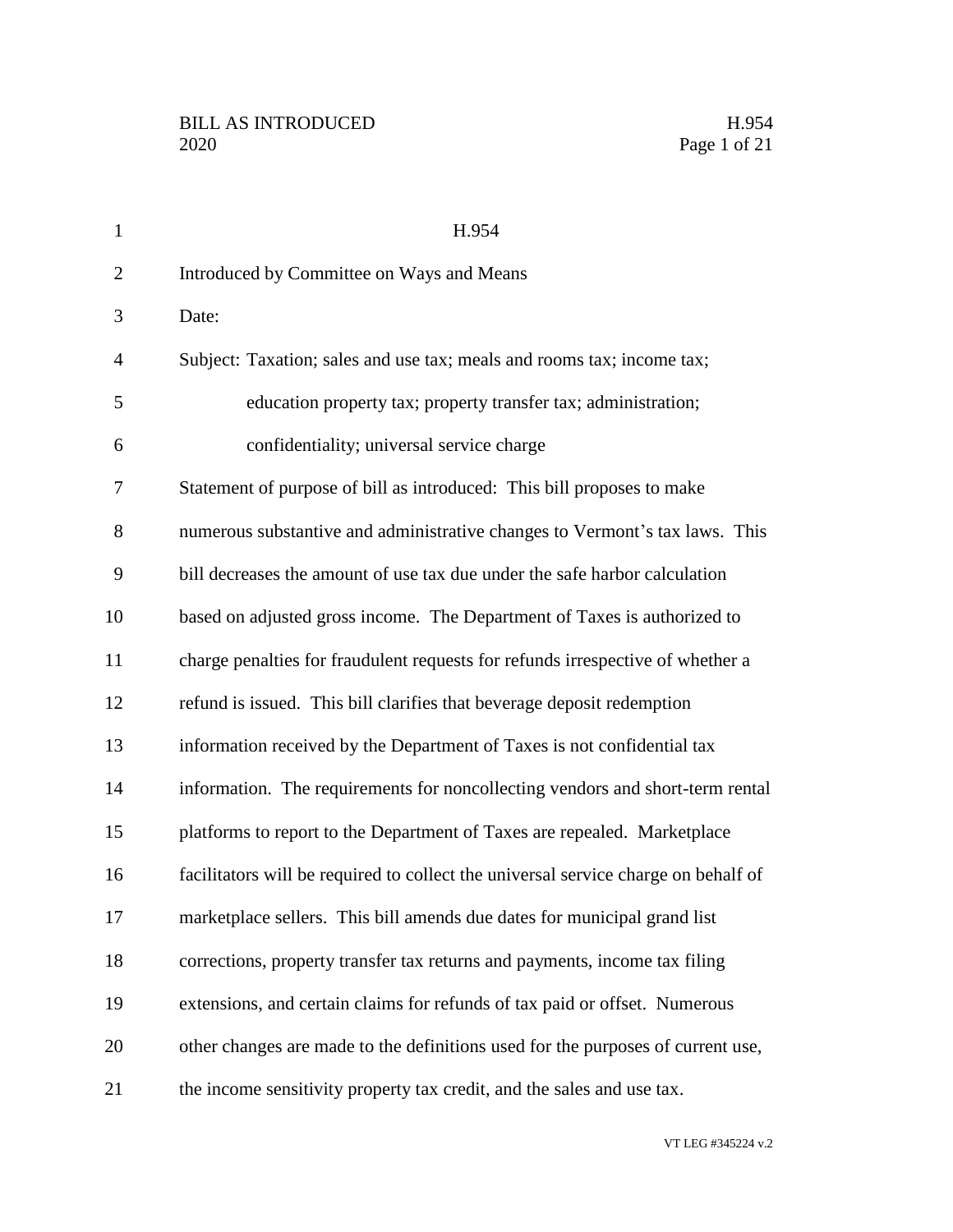| $\mathbf{1}$   | An act relating to miscellaneous tax provisions                                 |
|----------------|---------------------------------------------------------------------------------|
| $\overline{2}$ | It is hereby enacted by the General Assembly of the State of Vermont:           |
| 3              | *** Education Property Tax ***                                                  |
| 4              | Sec. 1. 32 V.S.A. $\S$ 4261 is amended to read:                                 |
| 5              | § 4261. CORRECTING OMISSION FROM GRAND LIST                                     |
| 6              | When real or personal estate is omitted from the grand list by mistake, or an   |
| 7              | obvious error is found, the listers, with the approval of the Selectboard       |
| 8              | selectboard, on or before December 31, may supply such omissions or correct     |
| 9              | such errors and make a certificate thereon of the fact; provided, however, the  |
| 10             | listers may make a correction resulting from the filing or rescission of a      |
| 11             | homestead declaration without approval of the Selectboard selectboard.          |
| 12             | Sec. 2. 32 V.S.A. § 4342 is amended to read:                                    |
| 13             | § 4342. EXTENSIONS BY THE DIRECTOR                                              |
| 14             | On written application therefor made by the listers or assessors of any town,   |
| 15             | with the approval of the Selectboard selectboard of the town or mayor of the    |
| 16             | city, the several dates fixed by law and extended by the preceding section or   |
| 17             | the charter of any municipal corporation, on or before which certain acts must  |
| 18             | be done relating to duties of listers and assessors, may be further extended by |
| 19             | the Director and such extensions shall be in writing and shall be recorded in   |
| 20             | the office of the town clerk.                                                   |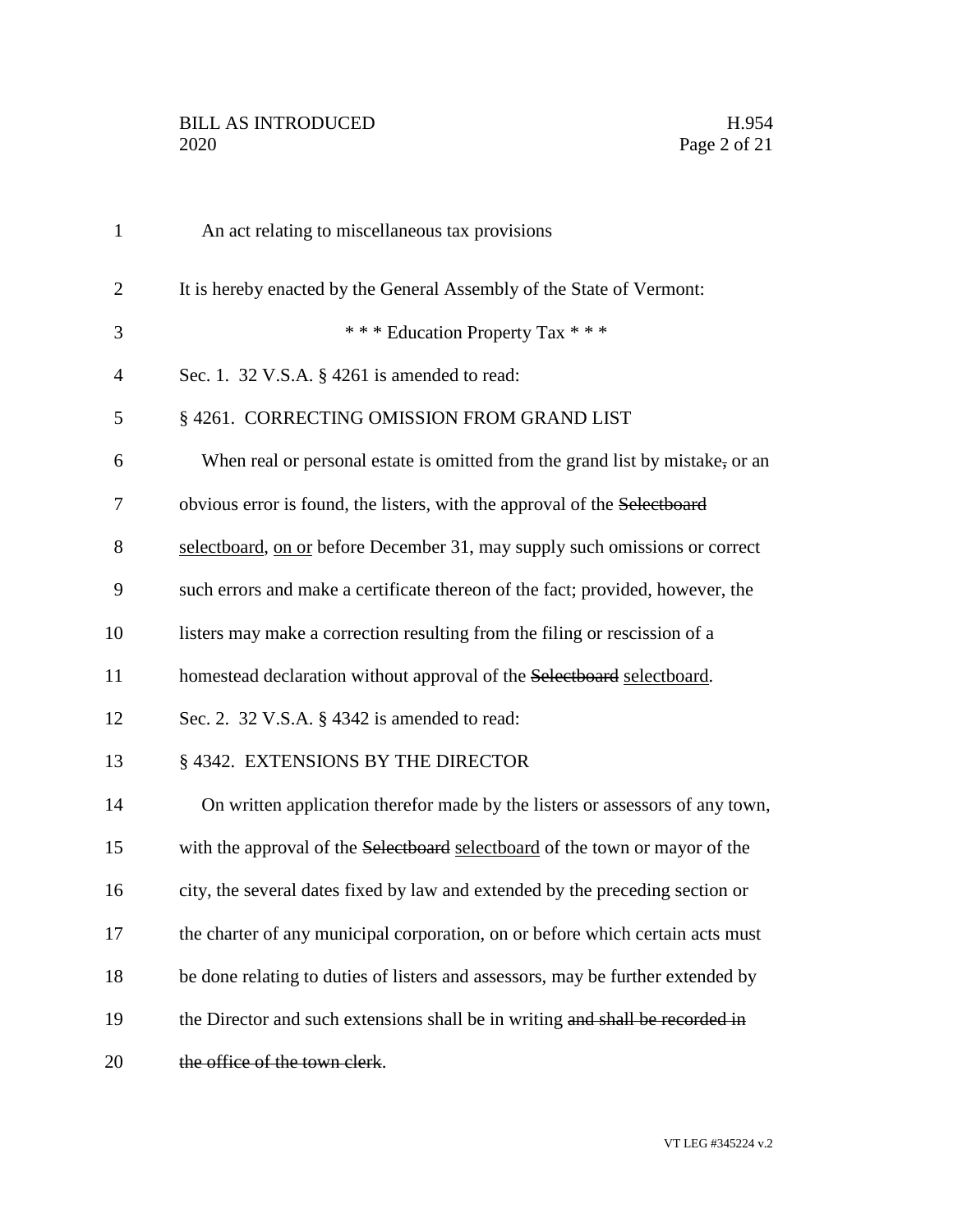| $\mathbf{1}$   | Sec. 3. 32 V.S.A. § 5405(f) is amended to read:                                   |
|----------------|-----------------------------------------------------------------------------------|
| $\overline{2}$ | (f) Within the limits of the resources available for that purpose, the            |
| 3              | Commissioner may employ such individuals, whether on a permanent,                 |
| 4              | temporary, or contractual basis, as shall be necessary, in the judgment of the    |
| 5              | Commissioner, to aid in the performance of duties under this section. The         |
| 6              | Commissioner shall pay each municipality the sum of \$1.00 per grand list         |
| 7              | parcel in the municipality, for services provided to the Commissioner in          |
| 8              | connection with his or her the performance of duties under this section. Such     |
| 9              | payment shall be made from the equalization and reappraisal account within        |
| 10             | the Education Fund. Each municipality shall deposit payments received under       |
| 11             | this subsection into a special fund that shall be used to support the preparation |
| 12             | of the education property tax grand list.                                         |
| 13             | Sec. 4. BILLING AND COLLECTION OF EDUCATION PROPERTY                              |
| 14             | TAX; DEPARTMENT OF TAXES; IMPLEMENTATION PLAN                                     |
| 15             | (a) On or before January 15, 2021, the Department of Taxes, in                    |
| 16             | consultation with the Vermont League of Cities and Towns, the Vermont             |
| 17             | Municipal Clerks' and Treasurers' Association, the Vermont Bankers                |
| 18             | Association, and the Association of Vermont Credit Unions, shall submit to the    |
| 19             | House Committees on Ways and Means and on Government Operations and               |
| 20             | the Senate Committees on Finance and on Government Operations an                  |
| 21             | implementation plan to transition the responsibility for billing and collecting   |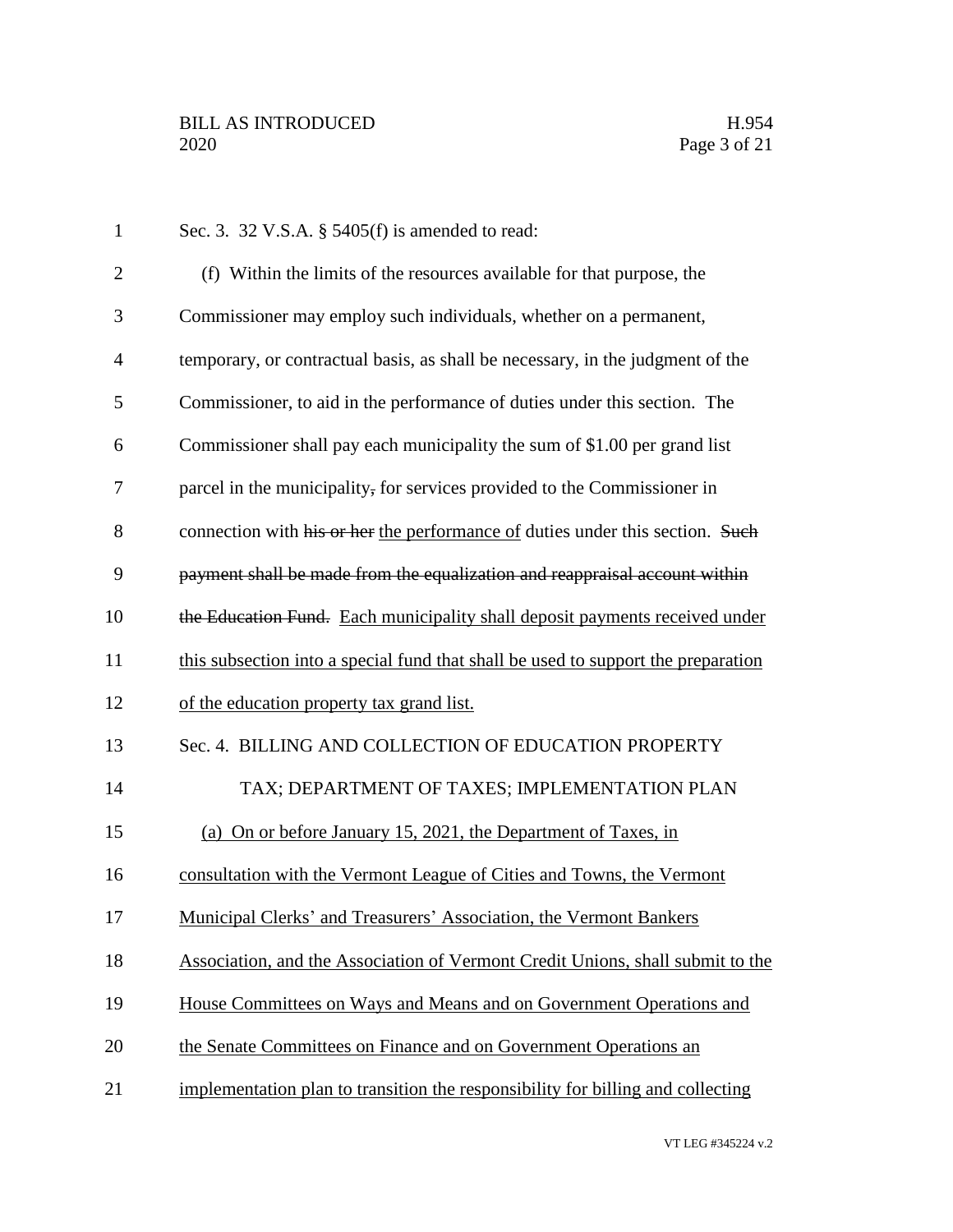| $\mathbf{1}$   | the statewide education property tax from municipalities to the Department.    |
|----------------|--------------------------------------------------------------------------------|
| $\overline{2}$ | The implementation plan shall include recommended legislation and estimates    |
| 3              | of the fiscal impact of the proposed transition. The Department shall have the |
| $\overline{4}$ | legal and fiscal assistance of the Office of Legislative Council and the Joint |
| 5              | Fiscal Office in preparing the implementation plan.                            |
| 6              | (b) The Department shall address the following in its proposed                 |
| 7              | implementation plan:                                                           |
| 8              | (1) adjustments to the assessment calendar;                                    |
| 9              | (2) establishment of billing dates and the format of bills;                    |
| 10             | (3) establishment of collection dates, methods of payment, including           |
| 11             | withholding, and any early payment discount;                                   |
| 12             | (4) authority to collect delinquent payments, penalties, and interest;         |
| 13             | (5) administration of education payments to school districts;                  |
| 14             | (6) municipal obligation for locally voted exemptions from the                 |
| 15             | education property tax;                                                        |
| 16             | (7) jurisdiction over appeals and abatements;                                  |
| 17             | (8) timing and duration of the transition period;                              |
| 18             | (9) estimated fiscal impact of the implementation plan during the              |
| 19             | transition phase and anticipated operational budget; and                       |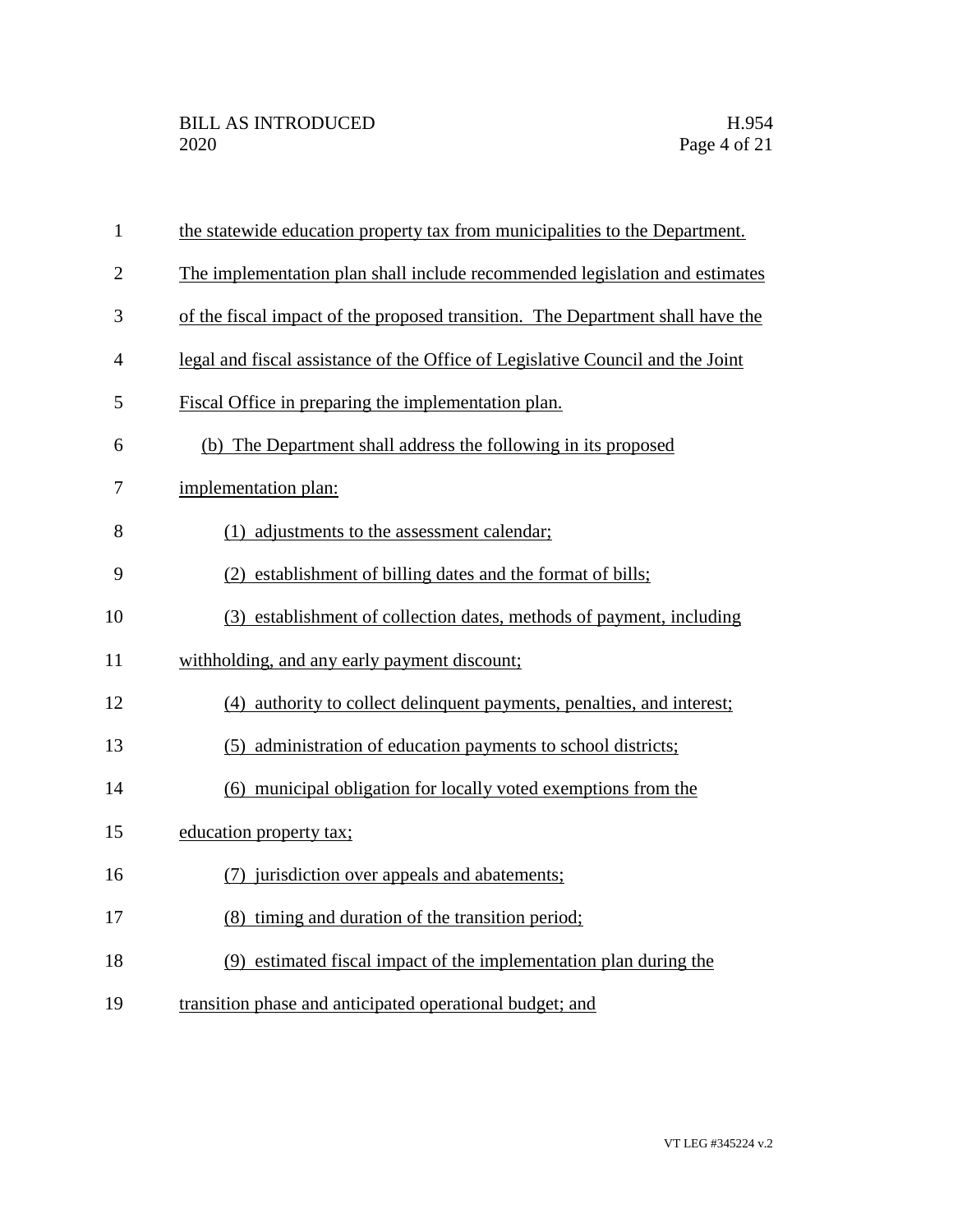| $\mathbf{1}$   | (10) any other consideration relating to the transition of billing and           |
|----------------|----------------------------------------------------------------------------------|
| $\overline{2}$ | collecting the statewide education property tax from municipalities to the       |
| 3              | Department.                                                                      |
| $\overline{4}$ | *** Current Use ***                                                              |
| 5              | Sec. 5. 32 V.S.A. § 3752(10) is amended to read:                                 |
| 6              | (10) "Owner" means the person who is the owner of record of any land             |
| 7              | or the lessee under a perpetual lease as defined in subsection $3610(a)$ of this |
| 8              | title, provided the term of the lease is for a minimum of 999 years exclusive of |
| 9              | renewals. When enrolled land is mortgaged, the mortgagor shall be deemed         |
| 10             | the owner of the land for the purposes of this subchapter, until the mortgagee   |
| 11             | takes possession, either by voluntary act of the mortgagor or foreclosure, after |
| 12             | which the mortgagee shall be deemed the owner.                                   |
| 13             | *** Property Tax Hearing Officer Per Diem ***                                    |
| 14             | Sec. 6. 32 V.S.A. § 4465 is amended to read:                                     |
| 15             | § 4465. APPOINTMENT OF PROPERTY VALUATION HEARING                                |
| 16             | OFFICER; OATH; PAY                                                               |
| 17             | When an appeal to the Director is not withdrawn, the Director shall refer the    |
| 18             | appeal in writing to a person not employed by the Director, appointed by the     |
| 19             | Director as hearing officer. The Director shall have the right to remove a       |
| 20             | hearing officer for inefficiency, malfeasance in office, or other cause. In like |
| 21             | manner, the Director shall appoint a hearing officer to fill any vacancy created |
|                |                                                                                  |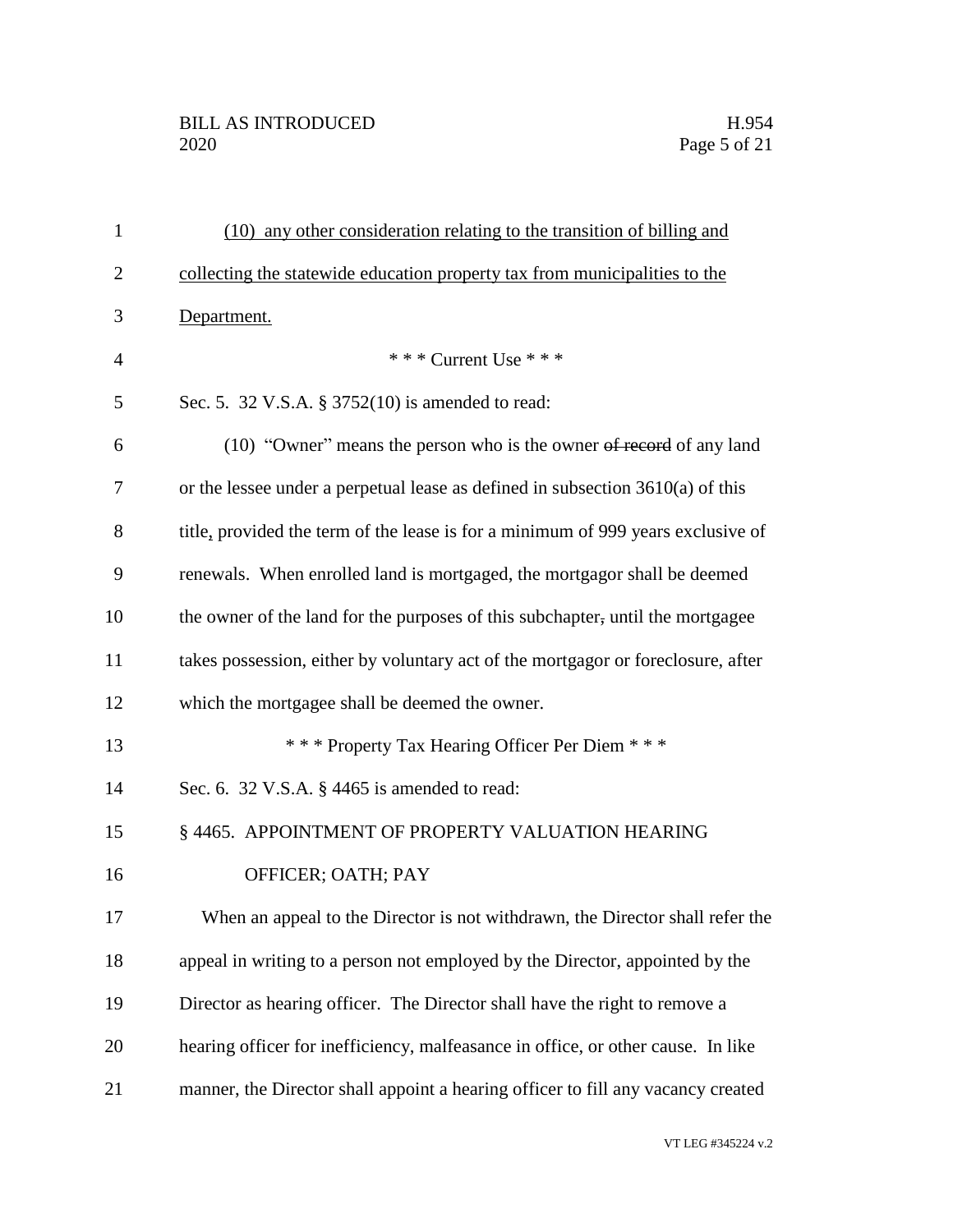| $\mathbf{1}$   | by resignation, removal, or other cause. Before entering into their duties,           |
|----------------|---------------------------------------------------------------------------------------|
| $\overline{2}$ | persons appointed as hearing officers shall take and subscribe the oath of the        |
| 3              | office prescribed in the Constitution, which oath shall be filed with the             |
| $\overline{4}$ | Director. The Director shall pay each hearing officer a sum not to exceed             |
| 5              | \$120.00 \$150.00 per diem for each day wherein hearings are held, together           |
| 6              | with reasonable expenses as the Director may determine. A hearing officer             |
| 7              | may subpoena witnesses, records, and documents in the manner provided by              |
| 8              | law for serving subpoenas in civil actions and may administer oaths to                |
| 9              | witnesses.                                                                            |
| 10             | *** Property Transfer Tax ***                                                         |
| 11             | Sec. 7. 32 V.S.A. § 9605(a) shall be amended to read:                                 |
| 12             | (a) The tax imposed by this chapter shall be paid to the Commissioner at              |
| 13             | the time of within 30 days after transfer of title to property subject to the tax or, |
| 14             | in the case of a transfer or acquisition of a controlling interest in a person with   |
| 15             | title to property for which a deed is not given, within 30 days after transfer or     |
| 16             | acquisition.                                                                          |
| 17             | *** Sales and Use Tax ***                                                             |
| 18             | Sec. 8. 32 V.S.A. § 5870 shall be amended to read:                                    |
| 19             | § 5870. REPORTING USE TAX ON INDIVIDUAL INCOME TAX                                    |
| 20             | <b>RETURNS</b>                                                                        |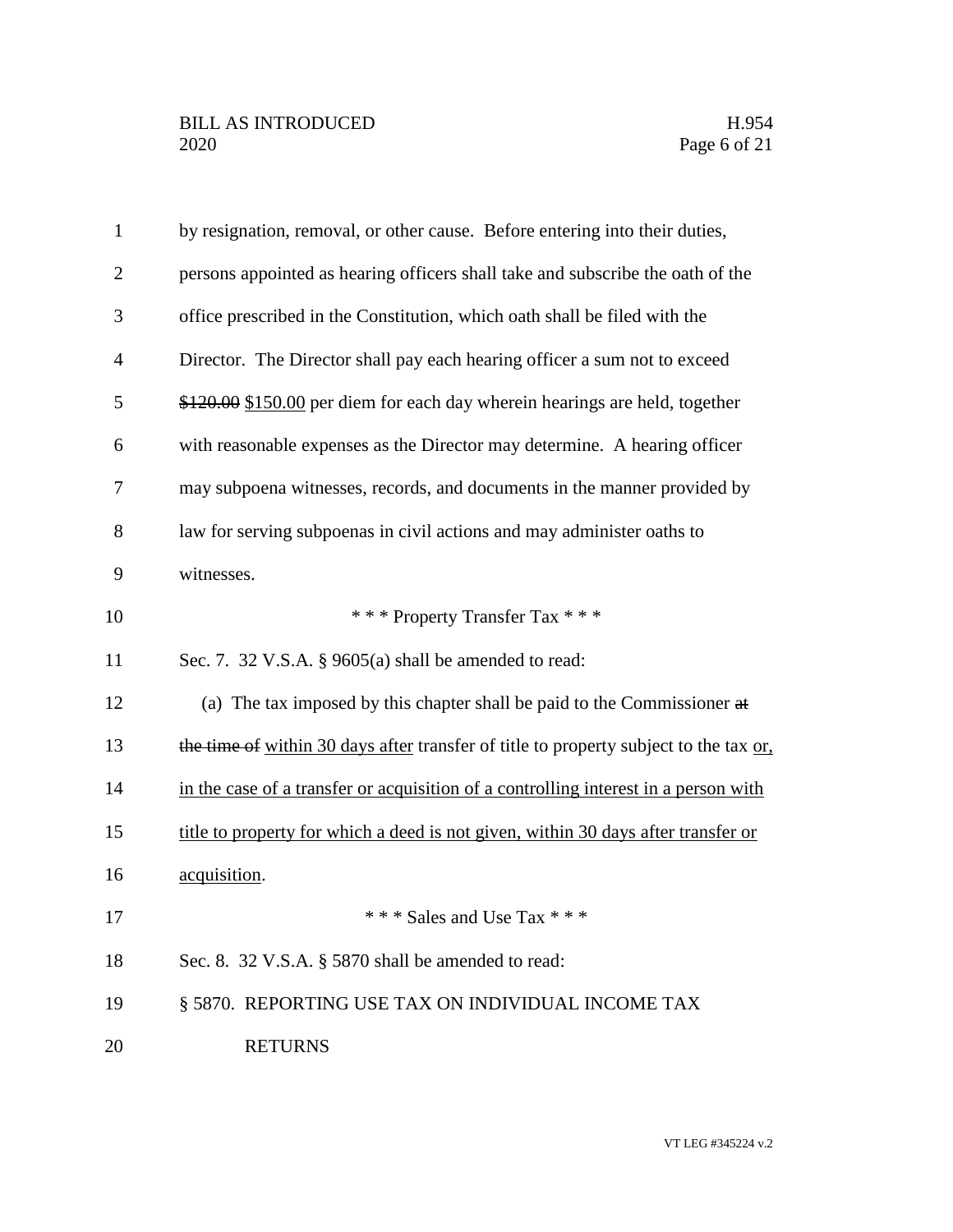| $\mathbf{1}$ | (a) The Commissioner of Taxes shall provide that individuals report use tax          |  |
|--------------|--------------------------------------------------------------------------------------|--|
| $\mathbf{2}$ | on their State individual income tax returns. Taxpayers are required to attest to    |  |
| 3            | the amount of their use tax liability under chapter 233 of this title for the period |  |
| 4            | of the tax return. Alternatively, they may elect to report an amount that is a       |  |
| 5            | percentage of their adjusted gross income determined under subsection (b) of         |  |
| 6            | this section, as shown on a table published by the Commissioner of Taxes; and        |  |
| 7            | use tax liability arising from the purchase of each item with a purchase price in    |  |
| 8            | excess of \$1,000.00 shall be added to the table amount shown under subsection       |  |
| 9            | (b) of this section.                                                                 |  |
| 10           | (b) The amount of use tax a taxpayer may elect to report under subsection            |  |
| 11           | (a) of this section shall be $0.10$ percent of their adjusted gross income based on  |  |
| 12           | the taxpayer's adjusted gross income as determined by the following tables;          |  |
| 13           | provided, however, that a taxpayer shall not be required to pay more than            |  |
| 14           | \$500.00 \$150.00 for use tax liability under this subsection, arising from total    |  |
| 15           | purchases of items with a purchase price of \$1,000.00 or less.                      |  |
| 16           | If adjusted gross income is:<br>The tax is:                                          |  |
| 17           | Not over \$20,000.00<br>\$0.00                                                       |  |
| 18           | \$20,001.00 to \$30,000.00<br>\$10.00                                                |  |
| 19           | \$30,001.00 to \$40,000.00<br>\$15.00                                                |  |
| 20           | \$40,001.00 to \$50,000.00<br>\$20.00                                                |  |
| 21           | \$50,001.00 to \$60,000.00<br>\$25.00                                                |  |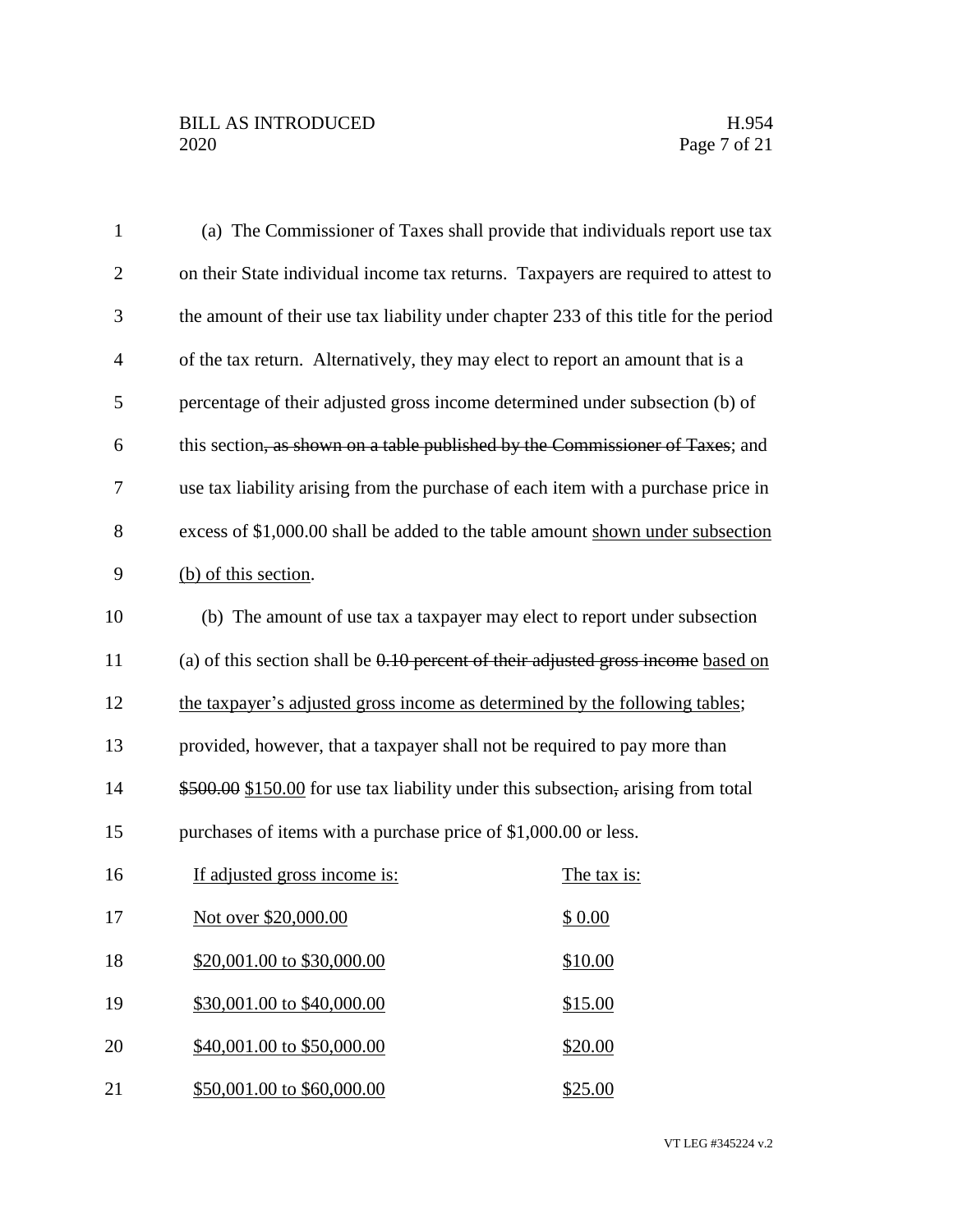| $\mathbf{1}$   | \$60,001.00 to \$70,000.00                                                     | \$30.00                    |
|----------------|--------------------------------------------------------------------------------|----------------------------|
| $\overline{2}$ | \$70,001.00 to \$80,000.00                                                     | \$35.00                    |
| 3              | \$80,001.00 to \$90,000.00                                                     | \$40.00                    |
| 4              | \$90,001.00 to \$100,000.00                                                    | \$45.00                    |
| 5              | \$100,001.00 and over                                                          | the lesser of $$150.00$ or |
| 6              |                                                                                | 0.05% of adjusted gross    |
| 7              |                                                                                | income.                    |
| 8              | Sec. 9. 32 V.S.A. § 9701(9) is amended to read:                                |                            |
| 9              | (9) "Vendor" means:                                                            |                            |
| 10             | * * *                                                                          |                            |
| 11             | (F) A person making sales of tangible personal property from outside           |                            |
| 12             | this State to a destination within this State and not maintaining a place of   |                            |
| 13             | business or other physical presence in this State that:                        |                            |
| 14             | (i) engages in regular, systematic, or seasonal solicitation of sales          |                            |
| 15             | of tangible personal property in this State:                                   |                            |
| 16             | (I) by the display of advertisements in this State;                            |                            |
| 17             | (II) by the distribution of catalogues, periodicals, advertising               |                            |
| 18             | flyers, or other advertising by means of print, radio, or television media; or |                            |
| 19             | (III) by mail, Internet, telephone, computer database, cable,                  |                            |
| 20             | optic, cellular, or other communication systems, for the purpose of effecting  |                            |
| 21             | sales of tangible personal property; and                                       |                            |
|                |                                                                                |                            |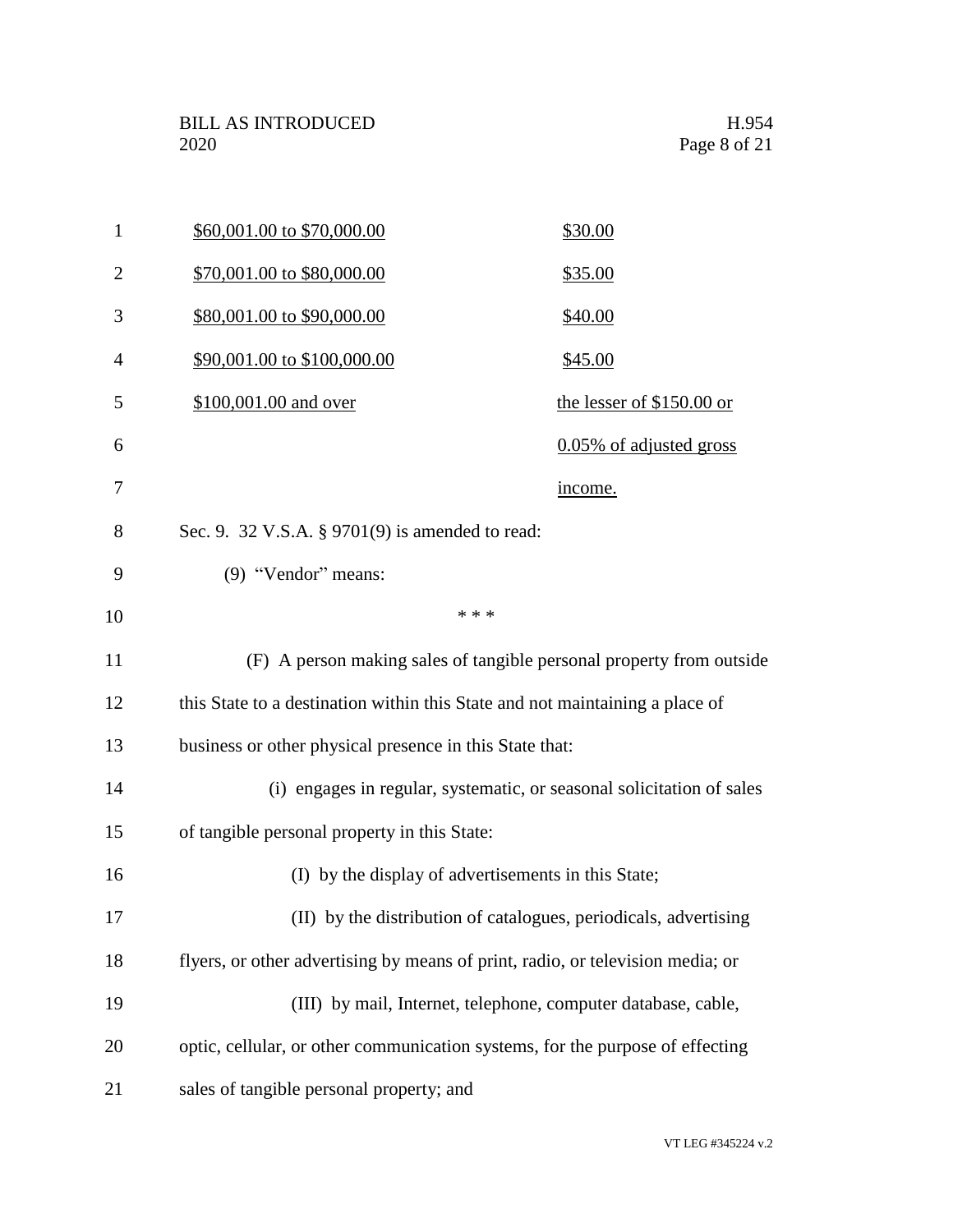| $\mathbf{1}$   | (ii) has either made sales from outside this State to destinations                 |
|----------------|------------------------------------------------------------------------------------|
| $\overline{2}$ | within this State of at least \$100,000.00, or totaling at least 200 individual    |
| 3              | sales transactions, during any the 12-month period preceding the monthly           |
| 4              | period with respect to which that person's liability for tax under this chapter is |
| 5              | determined.                                                                        |
| 6              | * * *                                                                              |
| 7              | (J) A marketplace facilitator who has facilitated sales by marketplace             |
| 8              | sellers to destinations within this State of at least \$100,000.00, or totaling at |
| 9              | least 200 individual sales transactions, during any the 12-month period            |
| 10             | preceding the monthly period with respect to which that person's liability for     |
| 11             | tax under this chapter is determined.                                              |
| 12             | (K) A market place seller who has combined sales to a destination                  |
| 13             | within this State and sales through a marketplace to a destination within this     |
| 14             | State of at least \$100,000.00, or totaling at least 200 individual sales          |
| 15             | transactions, during any the 12-month period preceding the monthly period          |
| 16             | with respect to which that person's liability for tax under this chapter is        |
| 17             | determined.                                                                        |
| 18             | Sec. 10. 32 V.S.A. § 9712(c) is amended to read:                                   |
| 19             | (c) Each noncollecting vendor shall file a copy of the notice required by          |
| 20             | subsection (b) with the Department of Taxes on or before January 31 of each        |
| 21             | year. The notice required by this subsection only apply to noncollecting           |
|                |                                                                                    |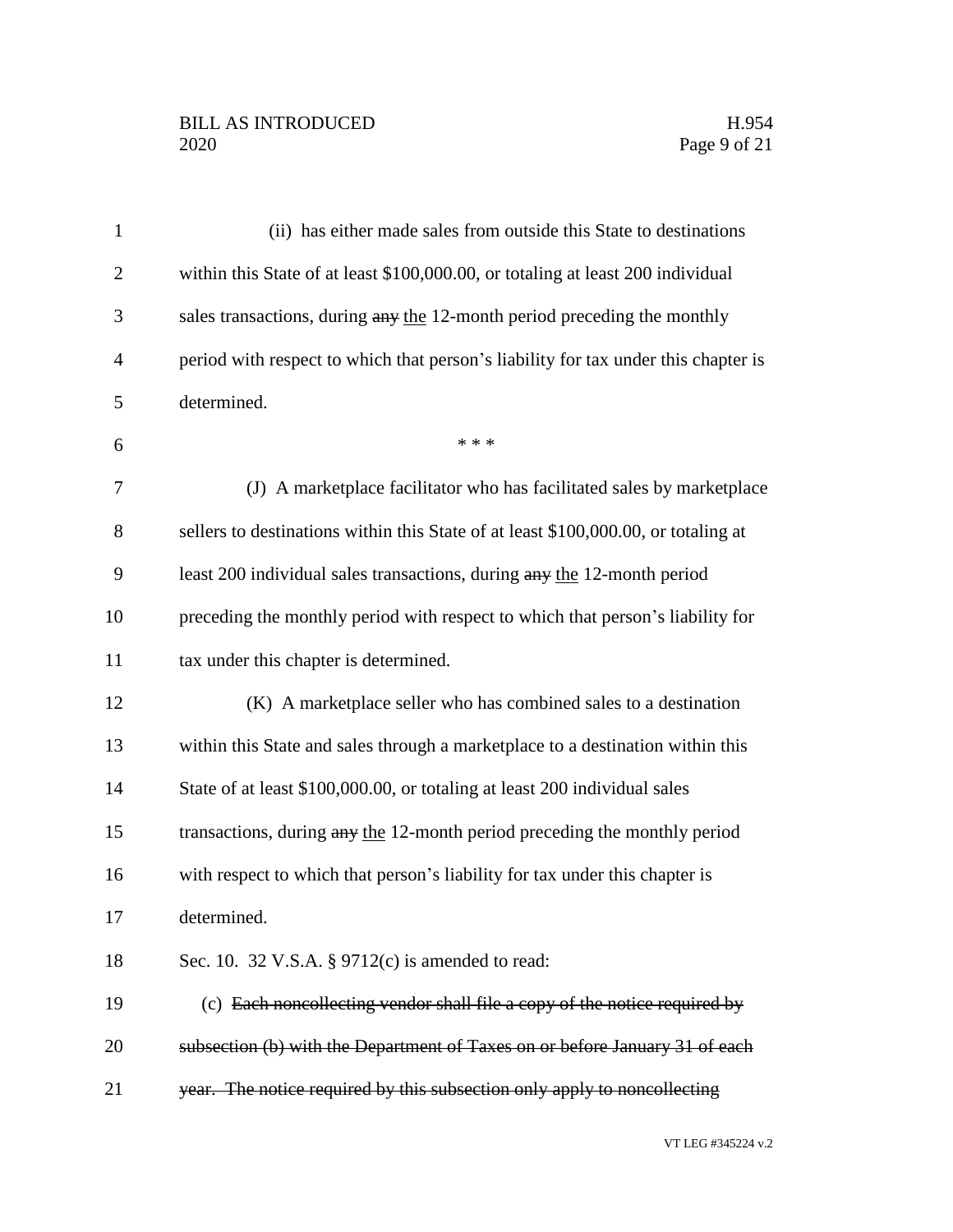| $\mathbf{1}$   | vendors who made \$100,000.00 or more of sales into Vermont in the previous       |
|----------------|-----------------------------------------------------------------------------------|
| $\overline{2}$ | calendar year. Failure to file a copy of the notice required by this subsection   |
| 3              | shall subject the noncollecting vendor to a penalty of \$10.00 for each failure,  |
| $\overline{4}$ | unless the noncollecting vendor shows reasonable cause. [Repealed.]               |
| 5              | *** Universal Service Charge ***                                                  |
| 6              | Sec. 11. 30 V.S.A. § 7521(e) is amended to read:                                  |
| 7              | $(e)(1)$ Notwithstanding any other provision of law to the contrary,              |
| 8              | beginning on January 1, 2020, the Universal Service Charge shall be imposed       |
| 9              | on all retail sales of prepaid wireless telecommunications service subject to the |
| 10             | sales and use tax imposed under 32 V.S.A. chapter 233. The charges shall be       |
| 11             | collected by sellers or marketplace facilitators collecting sales tax pursuant to |
| 12             | 32 V.S.A. § 9713 and remitted to the Department of Taxes in the manner            |
| 13             | provided under 32 V.S.A. chapter 233. Upon receipt of the charges, the            |
| 14             | Department of Taxes shall have 30 days to remit the funds to the fiscal agent     |
| 15             | selected under section 7503 of this chapter. The Commissioner of Taxes shall      |
| 16             | establish registration and payment procedures applicable to the Universal         |
| 17             | Service Charge imposed under this subsection consistent with the registration     |
| 18             | and payment procedures that apply to the sales tax imposed on such services       |
| 19             | and also consistent with the administrative provisions of 32 V.S.A.               |
| 20             | chapter 151, including any enforcement or collection action available for taxes   |
| 21             | owed pursuant to that chapter.                                                    |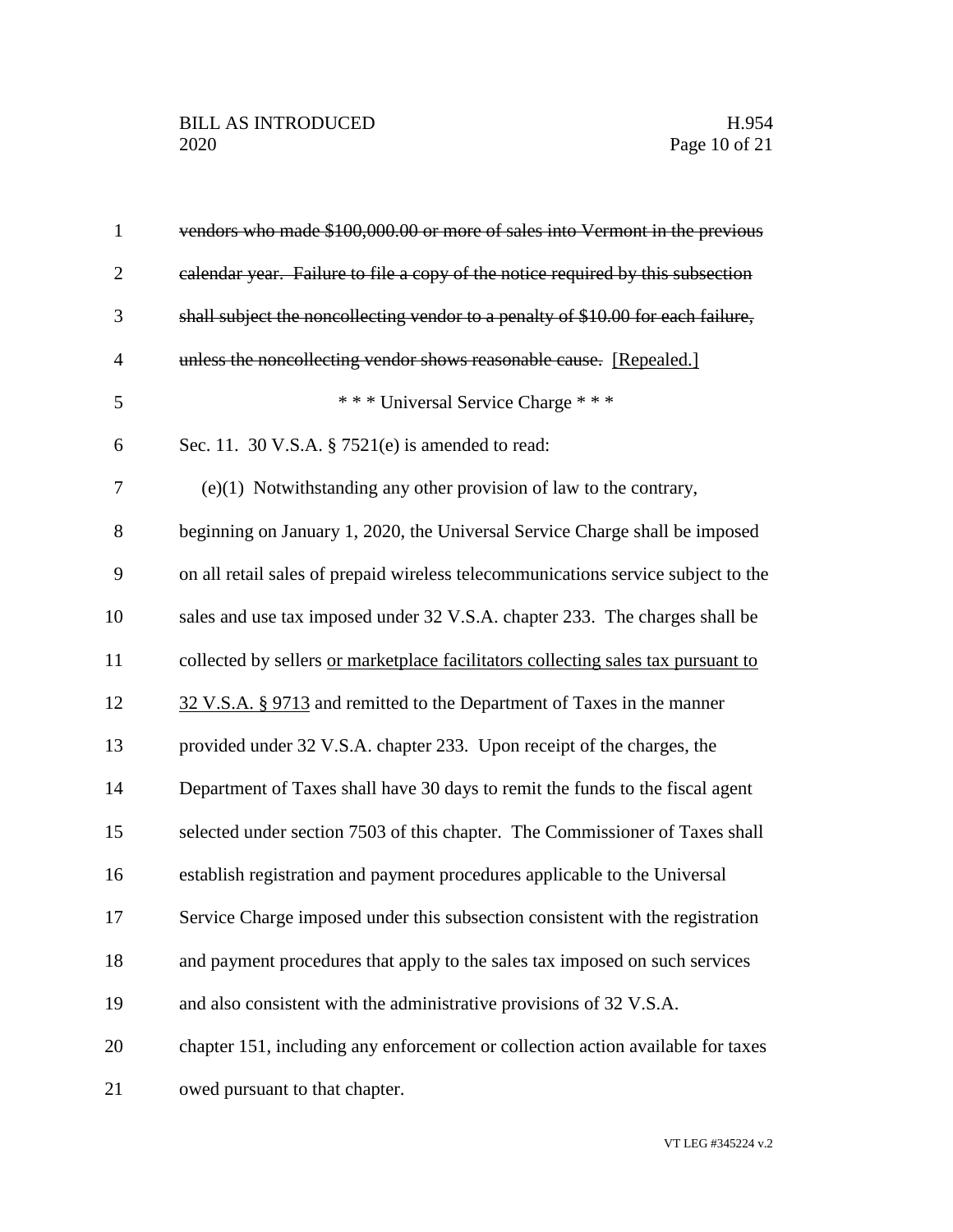| $\mathbf{1}$   | (2) If a minimal amount of prepaid wireless telecommunications service           |
|----------------|----------------------------------------------------------------------------------|
| $\overline{2}$ | is sold with a prepaid wireless device for a single, nonitemized price, then the |
| 3              | seller may elect not to apply the Universal Service Charge to such transaction.  |
| 4              | (3) As used in this subsection:                                                  |
| 5              | (A) "Minimal amount" means an amount of service denominated as                   |
| 6              | not more than 10 minutes or not more than \$5.00.                                |
| 7              | (B) "Prepaid wireless telecommunications service" means a                        |
| 8              | telecommunications service as defined in subdivision 203(5) of this title that a |
| 9              | consumer pays for in advance and that is sold in predetermined units or dollars  |
| 10             | that decline with use.                                                           |
| 11             | (C) "Seller" means a person who sells prepaid wireless                           |
| 12             | telecommunications service to a consumer.                                        |
| 13             | (D) "Marketplace facilitator" shall have the same meaning as in                  |
| 14             | <u>32 V.S.A. § 9701(56).</u>                                                     |
| 15             | *** Meals and Rooms Tax ***                                                      |
| 16             | Sec. 12. 32 V.S.A. § 9248 is amended to read:                                    |
| 17             | § 9248. INFORMATIONAL REPORTING                                                  |
| 18             | The Department of Taxes shall collect information on operators from              |
| 19             | persons providing an Internet platform for the short-term rental of property for |
| 20             | occupancy in this State. The information collected shall include any             |
| 21             | information the Commissioner shall require, and the name, address, and terms     |
|                |                                                                                  |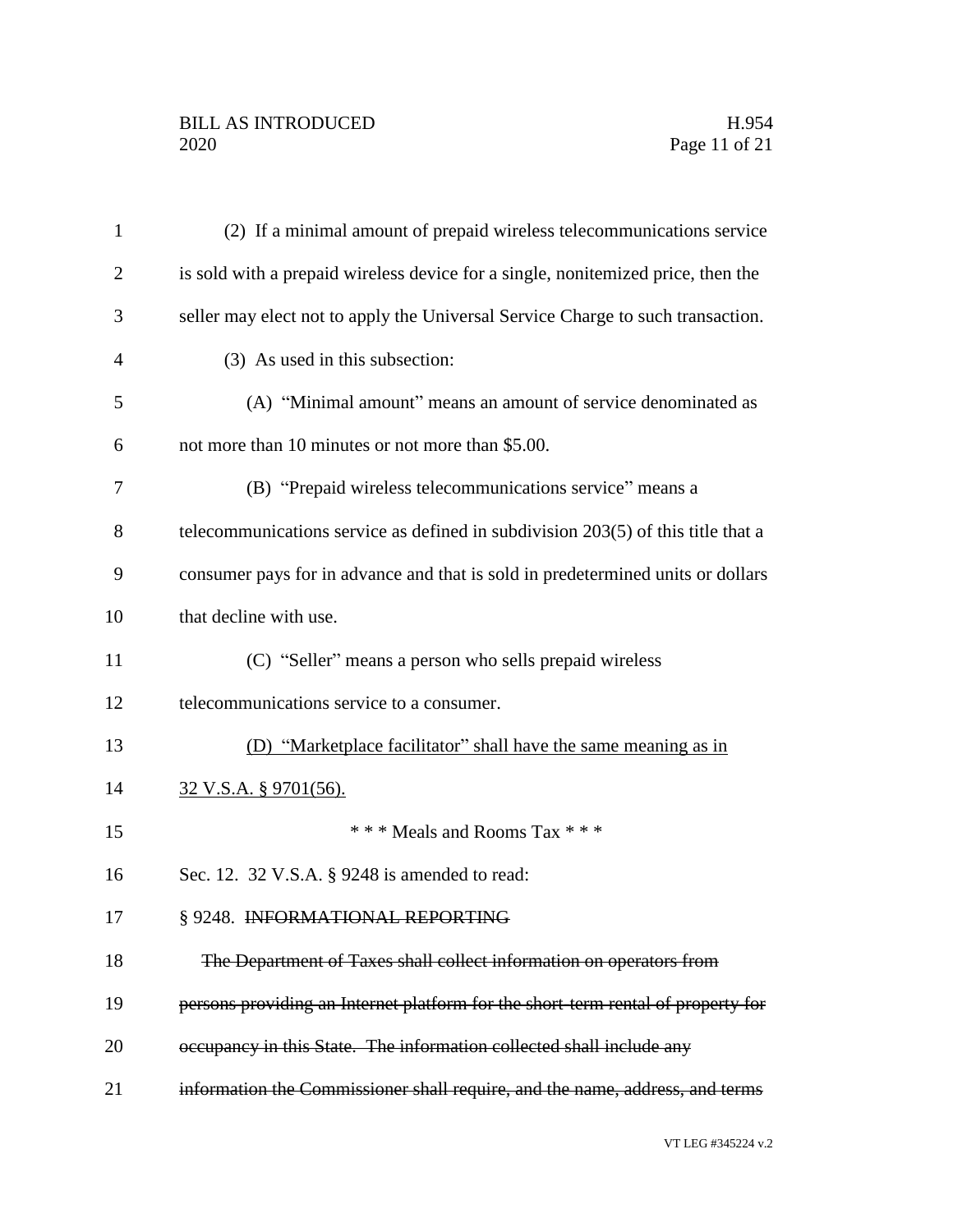| $\mathbf{1}$   | of the rental transactions of persons acting as operators through the Internet   |
|----------------|----------------------------------------------------------------------------------|
| $\overline{2}$ | platform. The failure to provide information as required under this section      |
| 3              | shall subject the person operating the Internet platform to a fine of \$5.00 for |
| 4              | each instance of failure. The Commissioner is authorized to adopt rules and      |
| 5              | procedures to implement this section. [Repealed.]                                |
| 6              | * * * Income Tax * * *                                                           |
| 7              | *** Annual Link to Federal Statutes ***                                          |
| 8              | Sec. 13. 32 V.S.A. § 5824 is amended to read:                                    |
| 9              | § 5824. ADOPTION OF FEDERAL INCOME TAX LAWS                                      |
| 10             | The statutes of the United States relating to the federal income tax, as in      |
| 11             | effect on December 31, 2018 2019, but without regard to federal income tax       |
| 12             | rates under 26 U.S.C. § 1, are hereby adopted for the purpose of computing the   |
| 13             | tax liability under this chapter.                                                |
| 14             | Sec. 14. 32 V.S.A. § 7402(8) is amended to read:                                 |
| 15             | (8) "Laws of the United States" means the U.S. Internal Revenue Code             |
| 16             | of 1986, as amended through December 31, 2018 2019. As used in this              |
| 17             | chapter, "Internal Revenue Code" has the same meaning as "laws of the United     |
| 18             | States" as defined in this subdivision.                                          |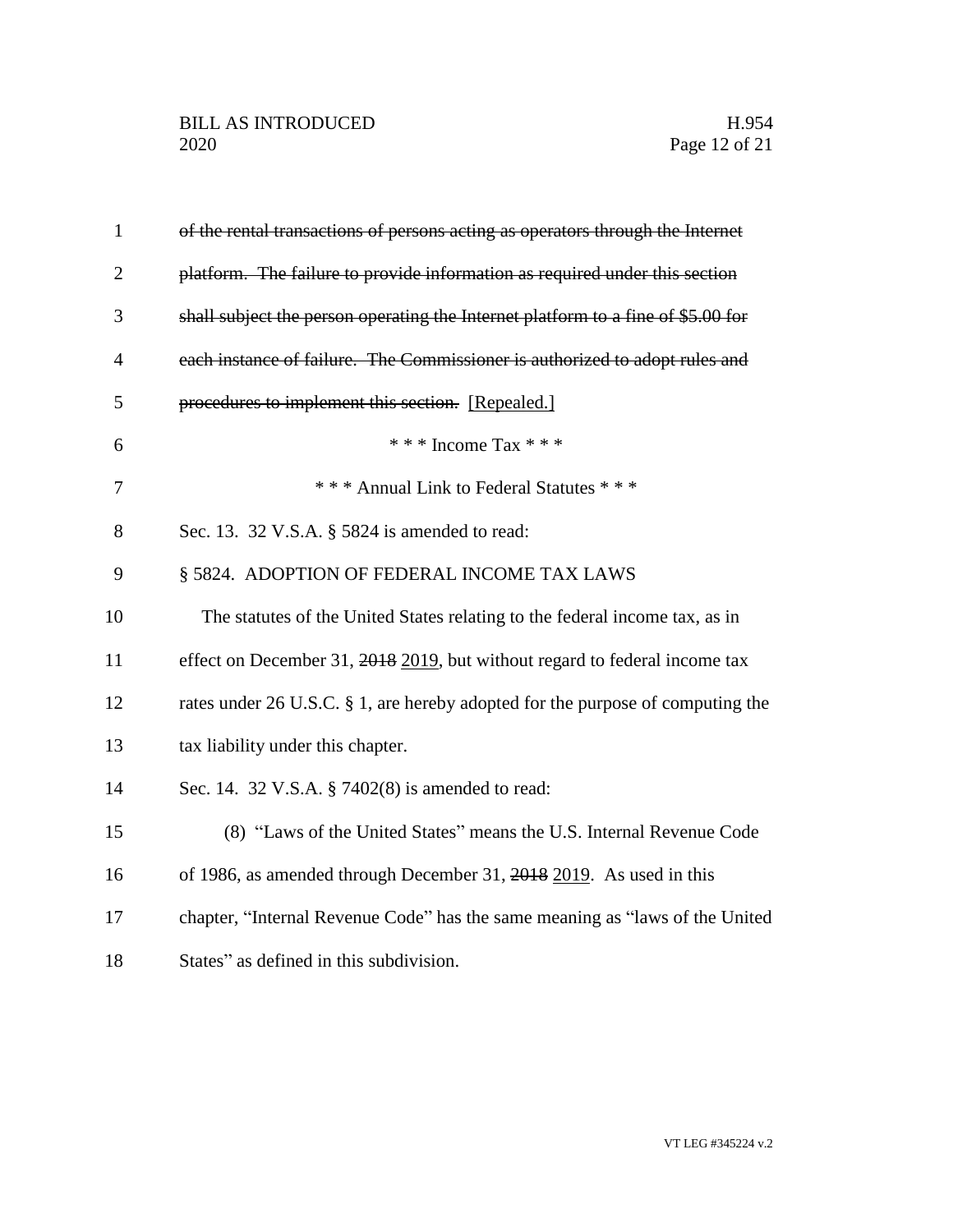| $\mathbf{1}$   | *** Income Tax Refunds ***                                                          |
|----------------|-------------------------------------------------------------------------------------|
| $\overline{2}$ | Sec. 15. 32 V.S.A. § 5884(a) is amended to read:                                    |
| 3              | (a) At any time within three years after the date a return is required to be        |
| $\overline{4}$ | filed under this chapter, six months from the date a tax liability is paid or       |
| 5              | offset, or six months after a refund was received from the United States with       |
| 6              | respect to an income tax liability, or an amount of taxable income, under the       |
| 7              | laws of the United States, reported in a return filed under the laws of the         |
| 8              | United States for the taxable year, with respect to which that return was filed     |
| 9              | under this chapter, whichever is later, a taxpayer may petition the                 |
| 10             | Commissioner for the refund of all or any part of the amount of tax paid with       |
| 11             | respect to the return. Unless the period is extended by agreement of the            |
| 12             | Commissioner and the taxpayer, the Commissioner shall thereafter, upon              |
| 13             | notice to the taxpayer, hold a hearing on the claim and shall notify the taxpayer   |
| 14             | of his or her determination of the claim within 30 days of the hearing. The         |
| 15             | failure of the Commissioner to refund the amount claimed by a taxpayer within       |
| 16             | six months of the date of the petition for the refund, under this subsection, shall |
| 17             | be considered to be a notification to the taxpayer of the Commissioner's            |
| 18             | determination concerning the claim. The notification shall be considered to         |
| 19             | have been given on the date of the expiration of the six-month period.              |
| 20             | Sec. 16. PETITIONS FOR TY 2016 REFUNDS; COVID-19 PUBLIC                             |
| 21             | HEALTH EMERGENCY                                                                    |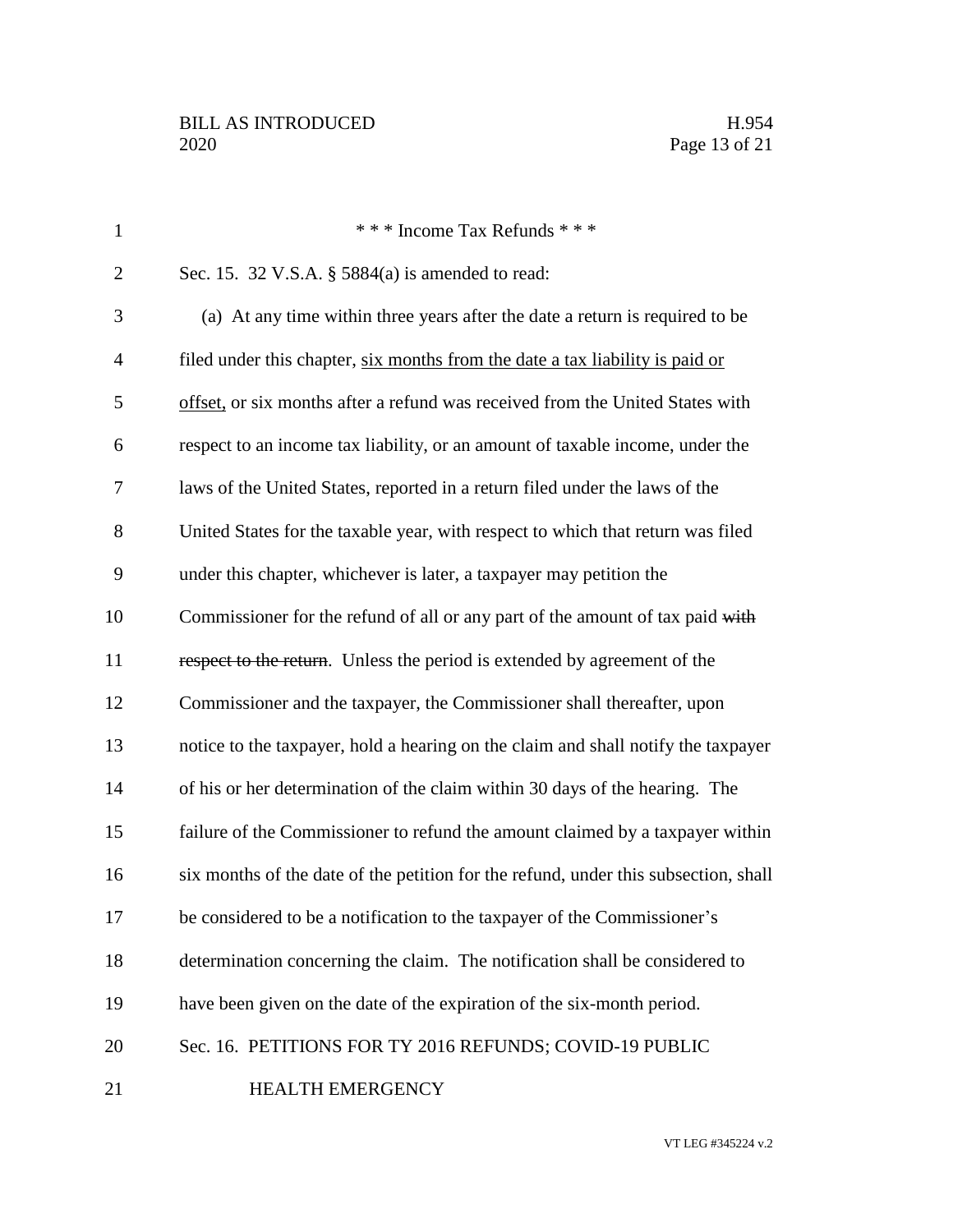| $\mathbf{1}$   | Notwithstanding 32 V.S.A. § 5884(a), after April 15, 2020 and on or before        |
|----------------|-----------------------------------------------------------------------------------|
| $\overline{2}$ | July 15, 2020, the Commissioner of Taxes shall accept a taxpayer's petition for   |
| 3              | refund with respect to income tax returns filed for the taxable year 2016. If the |
| 4              | Commissioner determines that the taxpayer has paid an amount of income tax        |
| 5              | under 32 V.S.A. chapter 151 that, as of the date of the determination, exceeds    |
| 6              | the amount of tax liability owing from the taxpayer to the State, the             |
| 7              | Commissioner shall forthwith refund the excess amount to the taxpayer             |
| 8              | together with interest pursuant to 32 V.S.A. § 5884(b).                           |
| 9              | *** Income Tax Returns ***                                                        |
| 10             | Sec. 17. 32 V.S.A. § 5866 is amended to read:                                     |
| 11             | § 5866. SUPPLEMENTAL INFORMATION; CHANGES IN FEDERAL                              |
| 12             | TAX LIABILITY OR TAXABLE INCOME                                                   |
| 13             | (a) If, after the time for filing any return required by this chapter, a          |
| 14             | taxpayer:                                                                         |
| 15             | $(1)$ becomes aware of any information which that makes that return               |
| 16             | materially false, inaccurate, or incomplete; or                                   |
| 17             | (2) is notified of any assertion by the United States, whether under              |
| 18             | Section 6212 of the Internal Revenue Code of 1986 or otherwise, that the          |
| 19             | taxpayer's taxable income under the laws of the United States is other than the   |
| 20             | amount stated in the return; or                                                   |
| 21             | (3) files an amended return under the laws of the United States,                  |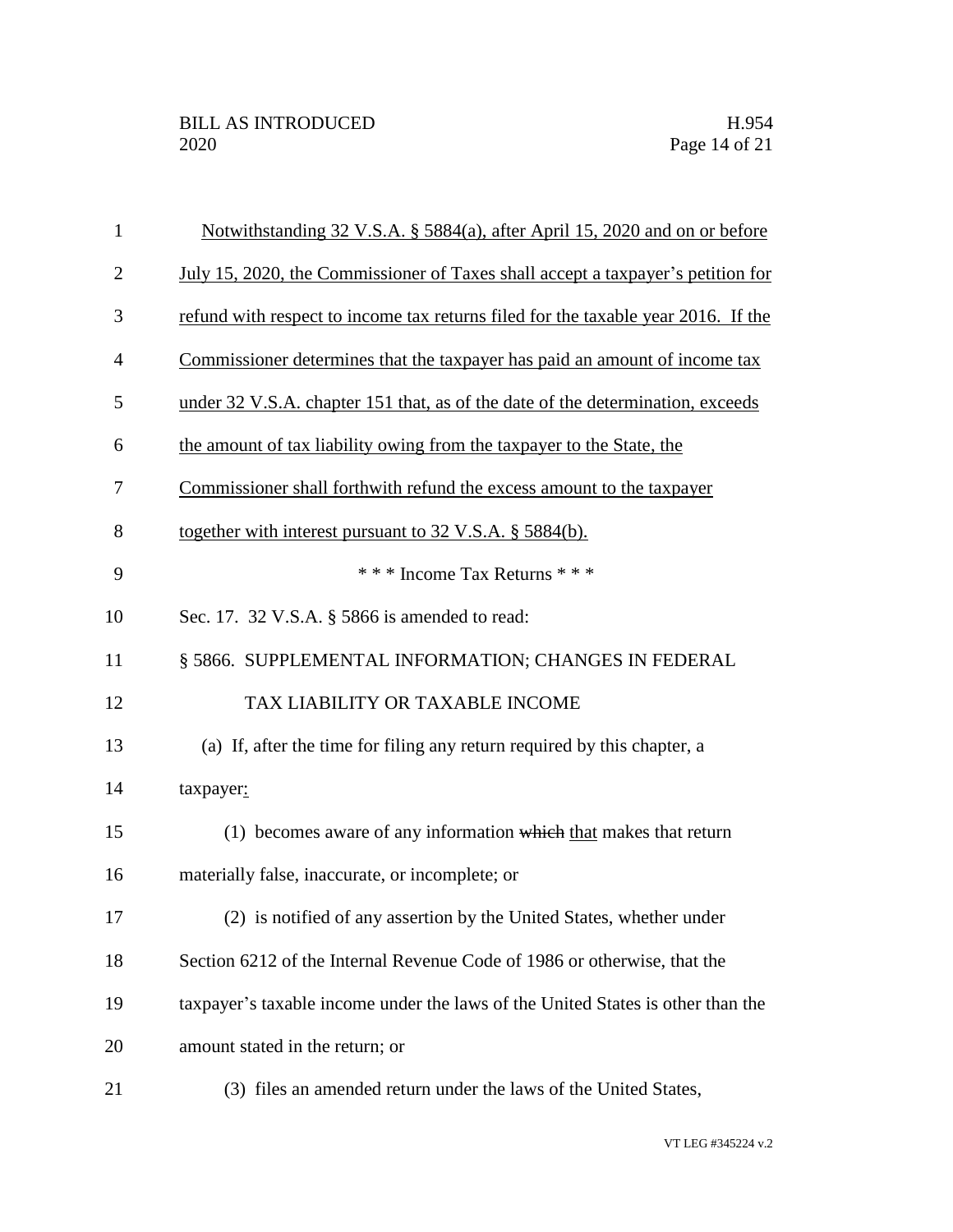| $\mathbf{1}$   | the taxpayer shall, within $60$ 180 days of the receipt of that information or      |
|----------------|-------------------------------------------------------------------------------------|
| $\overline{2}$ | notification of that assertion or filing that amended return, notify the            |
| 3              | Commissioner thereof, and of such particulars as may be relevant to the             |
| $\overline{4}$ | amount of any tax liability of the taxpayer under this chapter.                     |
| 5              | * * *                                                                               |
| 6              | Sec. 18. 32 V.S.A. § 5868 is amended to read:                                       |
| 7              | § 5868. EXTENSION OF TIME FOR FILING OF RETURNS                                     |
| 8              | The Commissioner may extend the time within which a taxpayer is required            |
| 9              | to file a return. The Commissioner shall, upon receipt of documentation that a      |
| 10             | corporation has been granted either an automatic or a good cause extension of       |
| 11             | the time for filing its United States income tax return, extend the time for filing |
| 12             | the a taxpayer's Vermont income tax return to the extended date for filing the      |
| 13             | United States income tax return if the taxpayer has been granted either an          |
| 14             | automatic or a good cause extension of time for filing the United States income     |
| 15             | tax return except that the time for filing a corporation's Vermont income tax       |
| 16             | return shall be extended to 30 days one month after the extended date for filing    |
| 17             | the United States income tax return. An extension of the time in which to file a    |
| 18             | return will not result in a corresponding extension of the time for the payment     |
| 19             | of the tax liability with respect to which the return is filed.                     |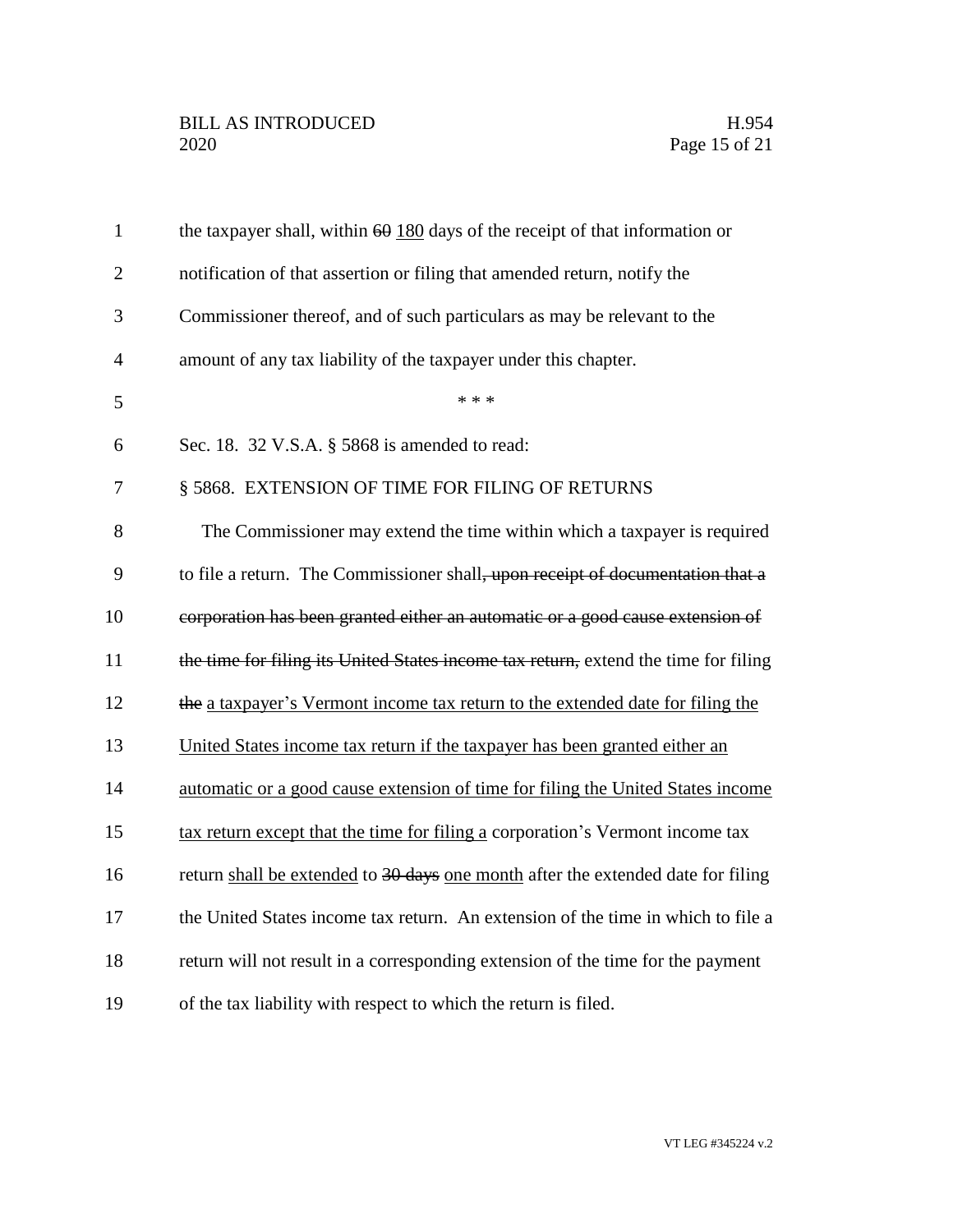| $\mathbf{1}$   | * * * 529 Plans * * *                                                                                          |
|----------------|----------------------------------------------------------------------------------------------------------------|
| $\overline{2}$ | Sec. 19. 32 V.S.A. $\S$ 5825a(b) is amended to read:                                                           |
| 3              | (b) A taxpayer who has received a credit under subsection (a) of this                                          |
| $\overline{4}$ | section shall repay to the Commissioner 10 percent of any distribution from a                                  |
| 5              | higher education investment plan account, which distribution is not used                                       |
| 6              | exclusively for costs of attendance at an approved postsecondary education                                     |
| 7              | institution as defined in $16 \text{ V.S.A. }$ \$ 2822(6), up to a maximum of the total                        |
| 8              | credits received by the taxpayer under subsection (a) of this section minus any                                |
| 9              | amount of repayment of such credits in prior tax years except when the                                         |
| 10             | distribution:                                                                                                  |
| 11             | (i) is used exclusively for costs of attendance at an approved                                                 |
| 12             | postsecondary education institution as defined in 16 V.S.A. § 2822(6);                                         |
| 13             | (ii) qualifies as an expense associated with a registered                                                      |
| 14             | apprenticeship program pursuant to 26 U.S.C. $\S$ 529(c)(8); or                                                |
| 15             | (iii) is made after the death of the beneficiary or after the                                                  |
| 16             | <u>beneficiary becomes disabled pursuant to subdivisions <math>(q)(2)(C)</math> and <math>(m)(7)</math> of</u> |
| 17             | 26 U.S.C. § 72.                                                                                                |
| 18             | (c) Repayments under this subsection (b) of this section shall be subject to                                   |
| 19             | assessment, notice, penalty and interest, collection, and other administration in                              |
| 20             | the same manner as an income tax under this chapter.                                                           |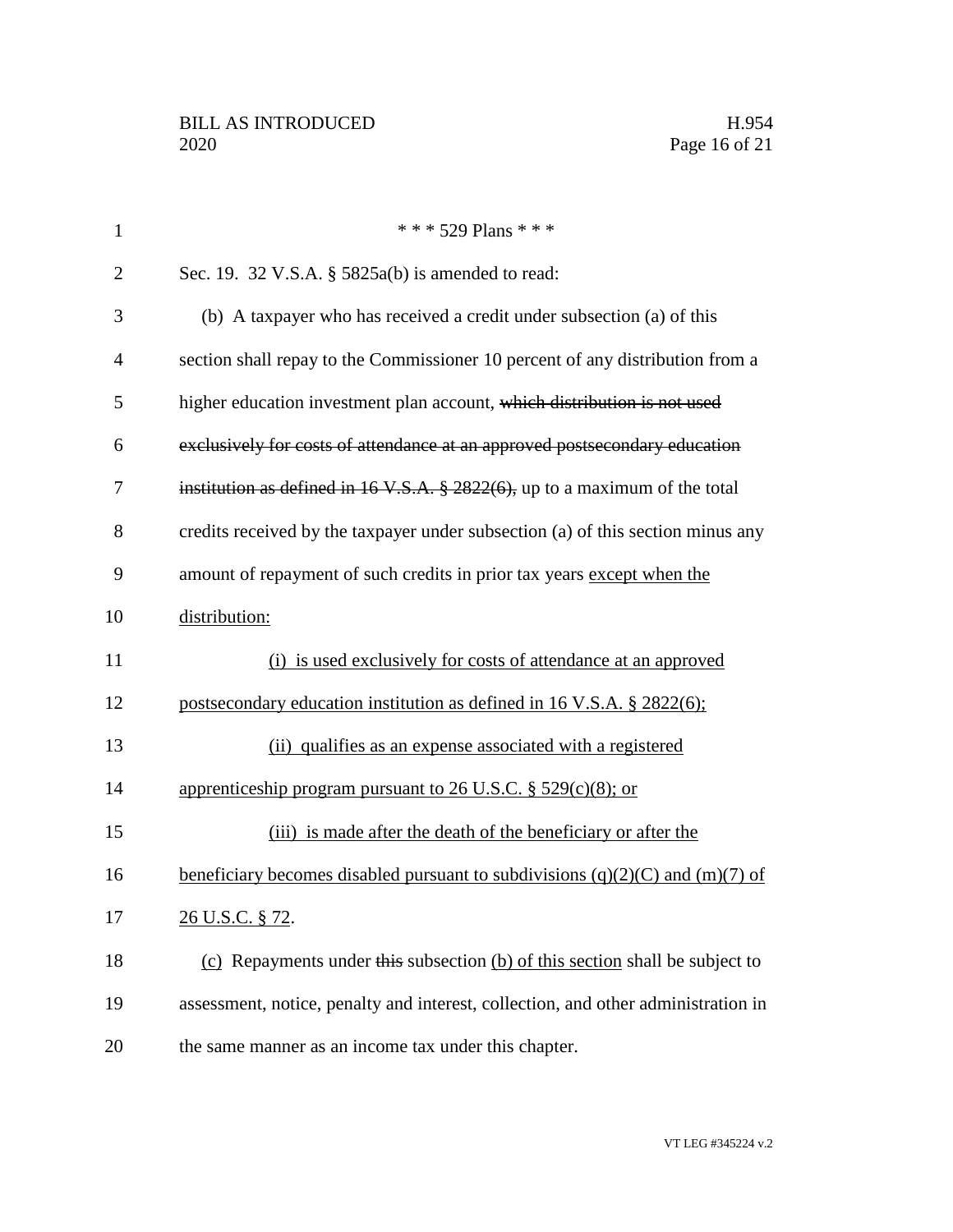| $\mathbf{1}$   | *** Department of Taxes; Administration ***                                           |
|----------------|---------------------------------------------------------------------------------------|
| $\overline{2}$ | Sec. 20. 32 V.S.A. § 3102(n) is added to read:                                        |
| 3              | (n) Data reported to the Commissioner of Taxes by a deposit initiator under           |
| $\overline{4}$ | 10 V.S.A. § 1530 shall not be considered confidential return or return                |
| 5              | information under this section, provided that the Commissioner may disclose           |
| 6              | the data in summary or aggregated form that does not directly or indirectly           |
| 7              | identify individual deposit initiators except to the Secretary of Natural             |
| 8              | Resources in relation to the administration of 10 V.S.A. chapter 53.                  |
| 9              | Sec. 21. 10 V.S.A. § 1530(e) is amended to read:                                      |
| 10             | (e) Data reported to the Secretary of Natural Resources and the                       |
| 11             | Commissioner of Taxes by a deposit initiator under this section shall be              |
| 12             | confidential business information exempt from public inspection and copying           |
| 13             | under 1 V.S.A. $\S 317(c)(9)$ but shall not be confidential return information        |
| 14             | under 32 V.S.A. § 3102, provided that the Commissioner of Taxes may use               |
| 15             | and disclose such information in summary or aggregated form that does not             |
| 16             | directly or indirectly identify individual deposit initiators except to the           |
| 17             | Secretary of Natural Resources in relation to the administration of this chapter.     |
| 18             | Sec. 22. 32 V.S.A. § 3202(b)(5) is amended to read:                                   |
| 19             | (5) Fraudulent failure to pay. When a taxpayer fraudulently or with                   |
| 20             | willful intent to defeat or evade a tax liability imposed by this title, either fails |
| 21             | to pay a tax liability on the date prescribed therefor, or requests and receives a    |
|                |                                                                                       |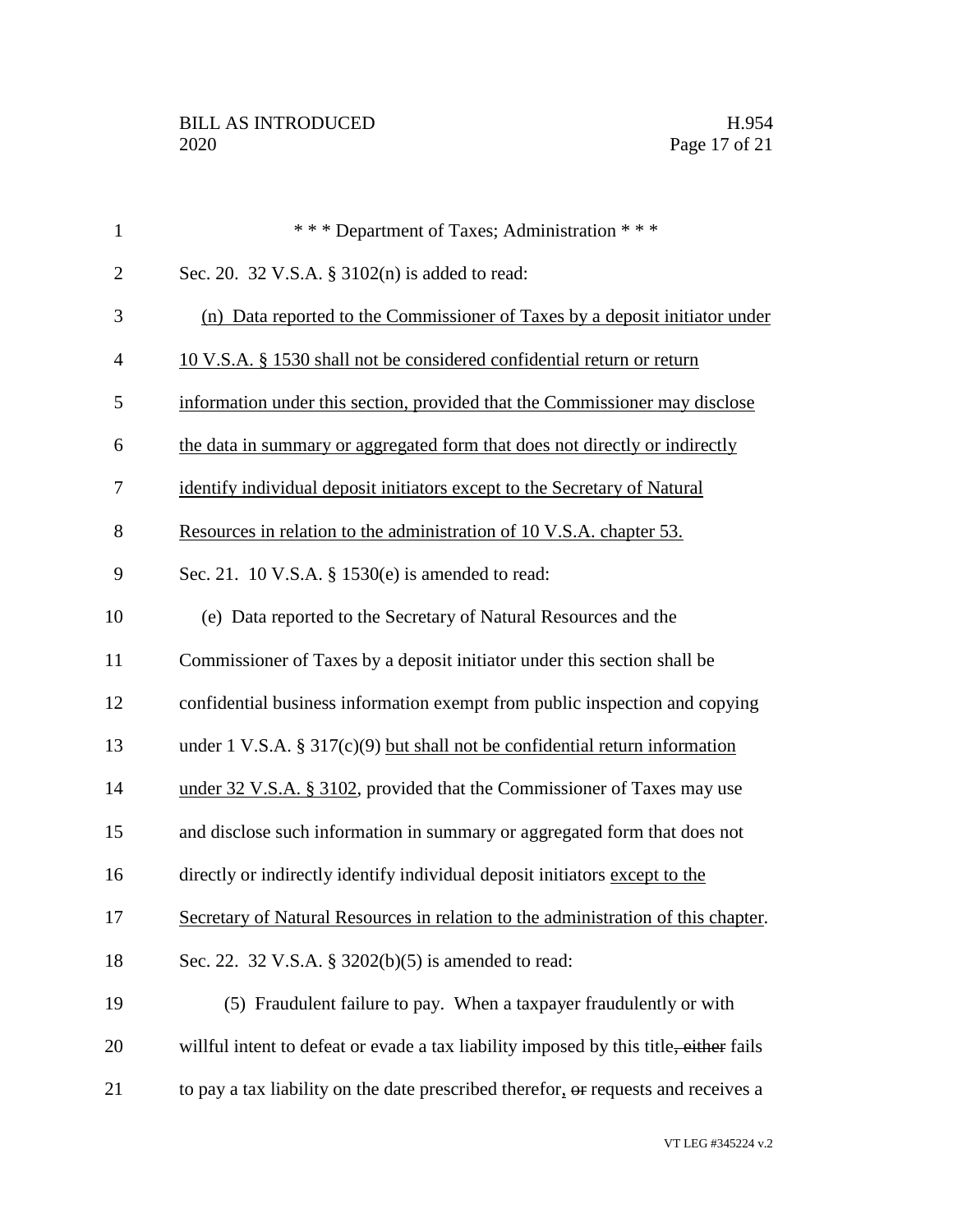| $\mathbf{1}$   | refund of a tax liability, or requests but does not receive a refund of a tax      |
|----------------|------------------------------------------------------------------------------------|
| $\overline{2}$ | liability, then, in addition to any interest payable pursuant to subsection (a) of |
| 3              | this section, the Commissioner may assess and the taxpayer shall then pay a        |
| $\overline{4}$ | penalty equal to the amount of the tax liability unpaid on the prescribed date of  |
| 5              | payment or, the amount received as a refund subsequent to that date, or the        |
| 6              | amount requested but not received as a refund.                                     |
| $\overline{7}$ | *** Offsets; Public Service; Billback Authority ***                                |
| 8              | Sec. 23. 30 V.S.A. § 21 is amended to read:                                        |
| 9              | § 21. PARTICULAR PROCEEDINGS AND ACTIVITIES; ASSESSMENT                            |
| 10             | OF COSTS                                                                           |
| 11             | (a) An agency may allocate the portion of the expense incurred or                  |
| 12             | authorized by it in retaining additional personnel pursuant to section 20 of this  |
| 13             | title to the applicant or the company or companies involved. In As used in this    |
| 14             | section, "agency" means an agency, board, commission, or department of the         |
| 15             | State enabled to authorize or retain personnel under section 20 of this title.     |
| 16             | * * *                                                                              |
| 17             | (i) If an invoice for expenses incurred under subsection (a) of this section is    |
| 18             | not paid within 45 days after the date of mailing:                                 |
| 19             | (1) the Commission may withhold the issuance of or revoke any related              |
| 20             | certificate of public good, provided the applicant is given an opportunity for     |
| 21             | hearing after reasonable notice;                                                   |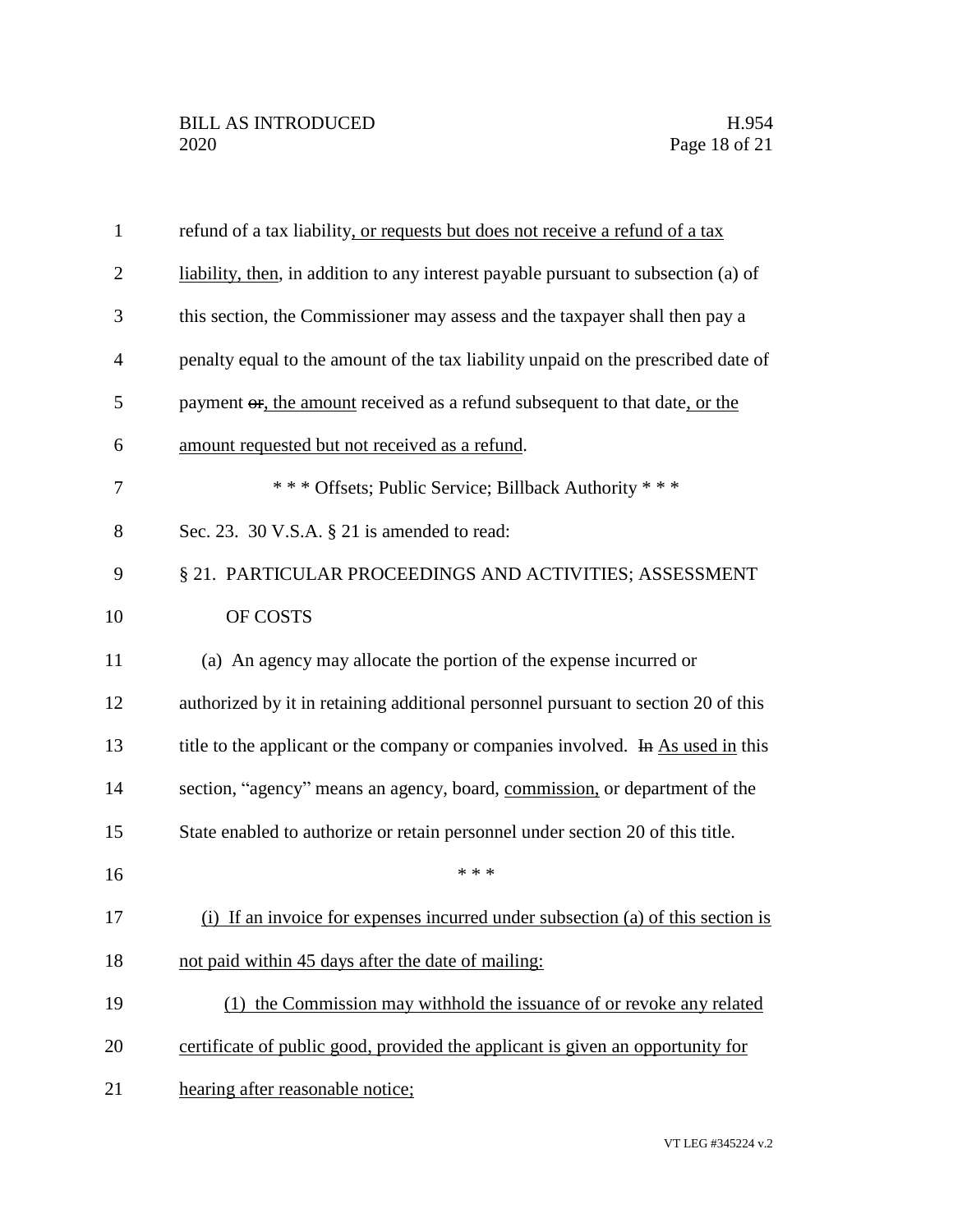| $\mathbf{1}$   | (2) an agency may charge simple interest of one percent per month on                  |
|----------------|---------------------------------------------------------------------------------------|
| $\overline{2}$ | the unpaid amount of the invoice for the period from 45 days after the date of        |
| 3              | mailing to the date of full payment of the amount due; and                            |
| 4              | (3) an agency may either contract with private collection agencies to                 |
| 5              | collect principal and interest due or use set off debt collection, as provided in     |
| 6              | 32 V.S.A. §§ 5931-5940.                                                               |
| 7              | *** Judiciary Branch Fees ***                                                         |
| 8              | Sec. 24. 24 V.S.A. § 1981(a) is amended to read:                                      |
| 9              | (a) Upon the filing of the complaint and entry of a judgment after hearing            |
| 10             | or entry of default by the hearing officer, subject to any appeal pursuant to         |
| 11             | 4 V.S.A. § 1107, the person found in violation shall have up to 30 days to pay        |
| 12             | the penalty to the Judicial Bureau. Upon the expiration of the period to pay the      |
| 13             | penalty, the person found in violation shall be assessed a surcharge of \$10.00       |
| 14             | for the benefit of the municipality. All the civil remedies for collection of         |
| 15             | judgments shall be available to enforce the final judgment of the Judicial            |
| 16             | Bureau.                                                                               |
| 17             | Sec. 25. 32 V.S.A. § 1431(b) is amended to read:                                      |
| 18             | (b)(1) Except as provided in subdivisions $(2)$ - $(5)(7)$ of this subsection, prior  |
| 19             | to the entry of any cause in the Superior Court, there shall be paid to the clerk     |
| 20             | of the court for the benefit of the State a fee of \$295.00 in lieu of all other fees |
| 21             | not otherwise set forth in this section.                                              |

VT LEG #345224 v.2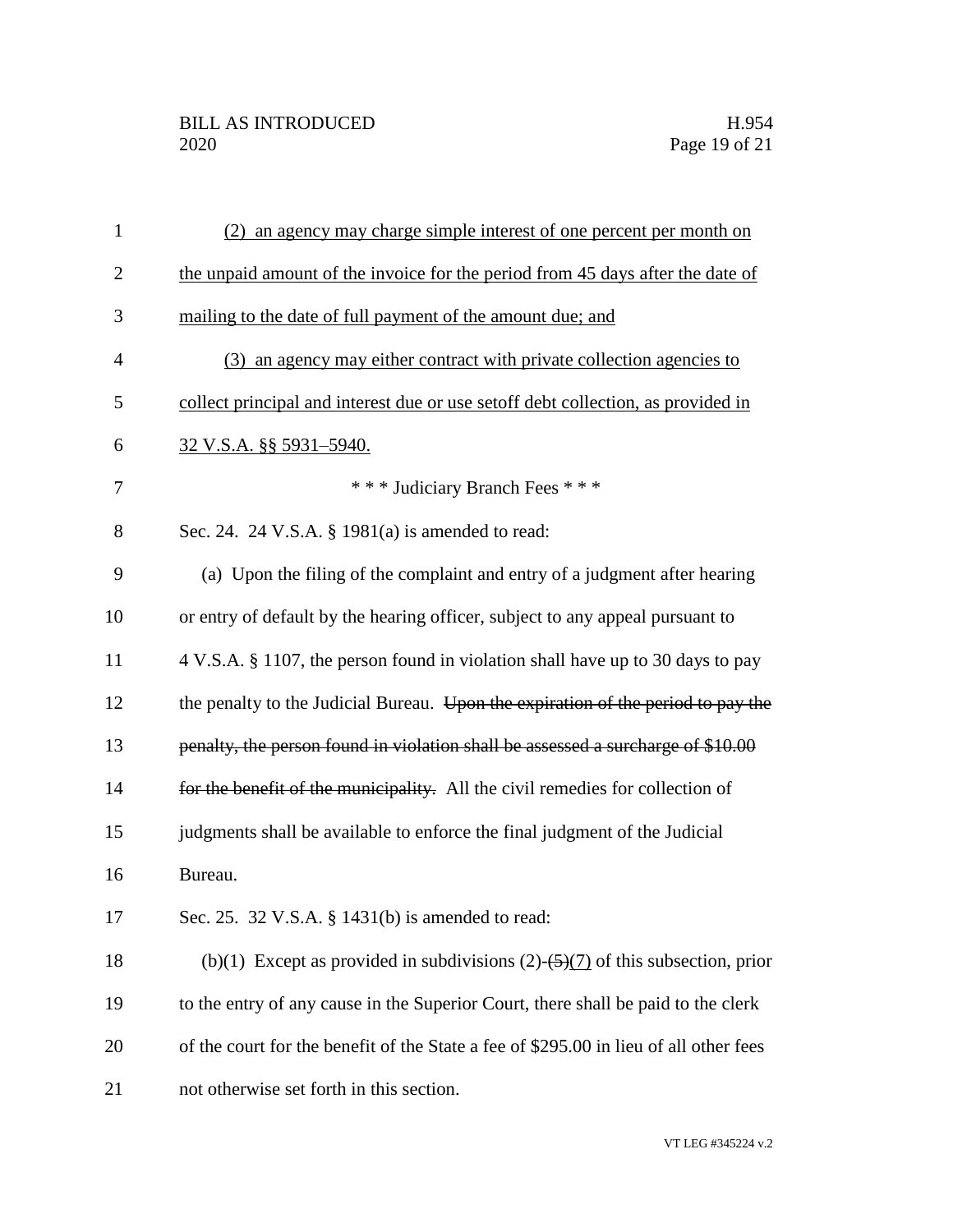| 1              | * * *                                                                               |
|----------------|-------------------------------------------------------------------------------------|
| $\overline{2}$ | Prior to the filing of any appeal from the Probate Division of the                  |
| 3              | Superior Court to the Civil Division of the Superior Court, there shall be paid     |
| 4              | to the clerk of the court for the benefit of the State a fee of \$295.00 in lieu of |
| 5              | all other fees not otherwise set forth in this section.                             |
| 6              | * * *                                                                               |
| 7              | *** Official State Revenue Estimate; Emergency Board ***                            |
| 8              | Sec. 26. OFFICIAL STATE REVENUE ESTIMATE; JULY REVENUE                              |
| 9              | ESTIMATE; MEDICAID REPORT; FISCAL YEAR 2021;                                        |
| 10             | <b>COVID-19 EMERGENCY</b>                                                           |
| 11             | Notwithstanding $32 \text{ V.S.A. }$ § $305a(a)$ and (c)(2), in FY 2021, due to the |
| 12             | COVID-19 emergency, the Joint Fiscal Office and the Secretary of                    |
| 13             | Administration may extend to August 15, 2020 the date to submit the                 |
| 14             | following to the Emergency Board:                                                   |
| 15             | (1) their respective July revenue estimates of State revenues in the                |
| 16             | General, Transportation, Transportation Infrastructure Bond, and Education          |
| 17             | Funds; and                                                                          |
| 18             | (2) a report on the most recently ended fiscal year for all Medicaid and            |
| 19             | Medicaid-related programs, including caseload and expenditure information           |
| 20             | for each Medicaid eligibility group.                                                |